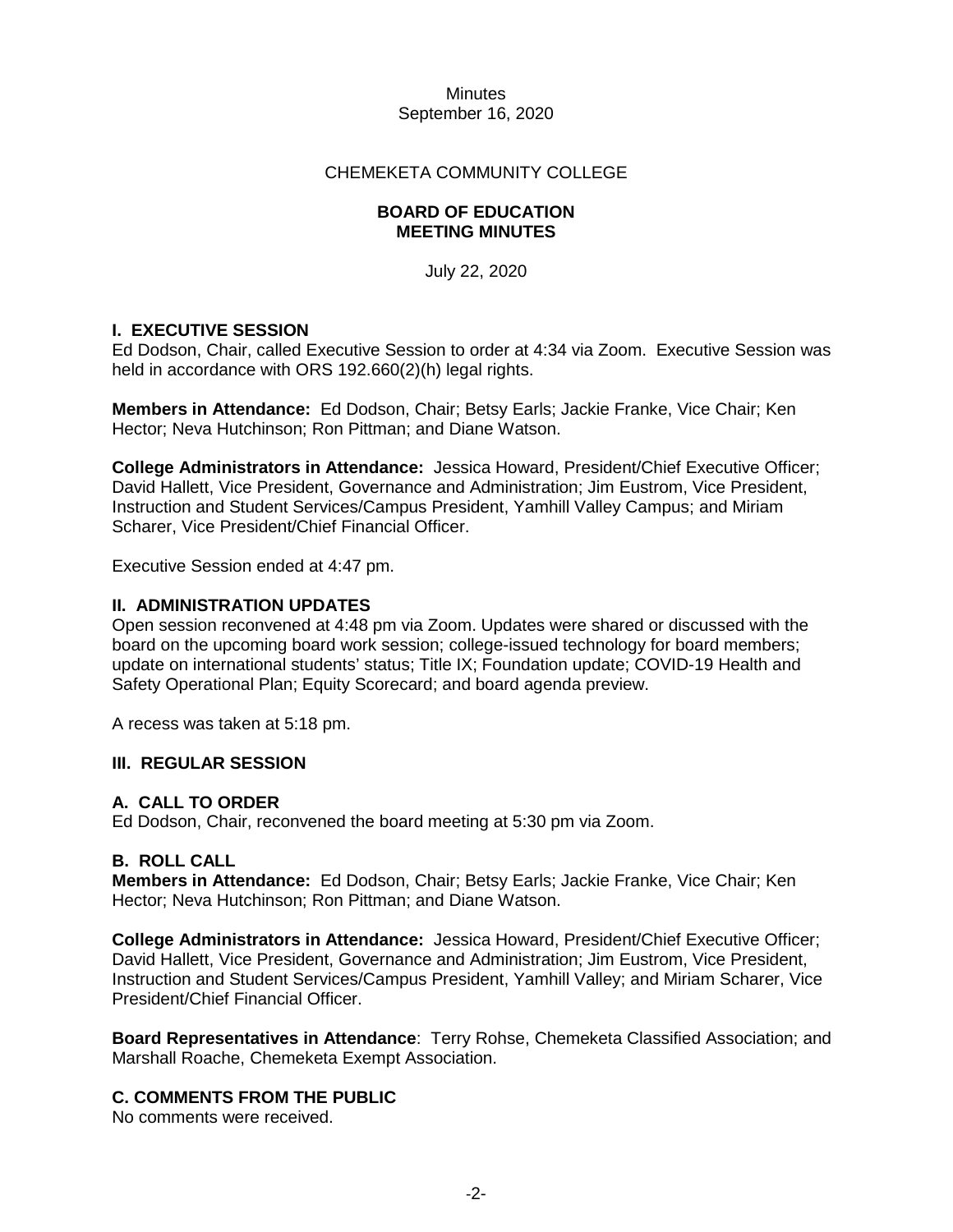Meeting Minutes College Board of Education July 22, 2020 Page 2

# **D. APPROVAL OF MINUTES**

Ken Hector moved and Jackie Franke seconded a motion to approve the minutes of the regular board meeting of June 24, 2020, and the Special board meeting of July 8, 2020.

A roll call vote was taken, and the motion CARRIED unanimously.

# **E. REPORTS**

### **Reports from the Associations**

Ed Dodson welcomed the new association representatives. Steve Wolfe was unable to attend due to a back injury, but he will be the new Chemeketa Faculty Association president; Marshall Roache will be the new Chemeketa Exempt Association president; and a new student representative will start this fall. All reports from the employee associations stand as written. Terry Rohse said two classified employees; Gaelen McCallister and Craig Saunders, have been promoted to exempt positions.

### **Reports from the College Board of Education**

Diane Watson attended a diversity workshop, and an Association of Community College Trustees (ACCT) diversity committee meeting via Zoom.

Neva Hutchinson attended a quarterly meeting with Jessica via Zoom.

Betsy Earls participated in several virtual West Salem Rotary meetings.

Jackie Franke attended the final farewell function for Jeannie Odle, participated in some strategic planning, quarterly meeting with Jessica, and attended the webinar "Elevating Equity and Inclusion in the Community College" which was very educational.

Ken Hector attended an executive committee meeting of the Foundation board, a Zoom meeting with Jessica and Rich Duncan regarding a Foundation matter, a quarterly Zoom meeting with Jessica, three webinars related to community colleges, and a monthly ACCT Public Policy and Advocacy committee meeting.

Ron Pittman participated in an update call with Paul Davis and Danielle Hoffman from the Yamhill Valley Campus.

Ed Dodson said the monthly activity report he submitted stands as written. Ed announced a good friend, Ernie Keller passed away. Ernie was an excellent board member from Columbia Gorge Community College, and served as president of the Oregon Community College Association (OCCA) board. He did an excellent job working with the 17 Oregon community colleges. Ernie touched a lot of people and will be missed.

Jessica Howard introduced Julie Deuchars, the new executive coordinator supporting the President's Office and Board of Education.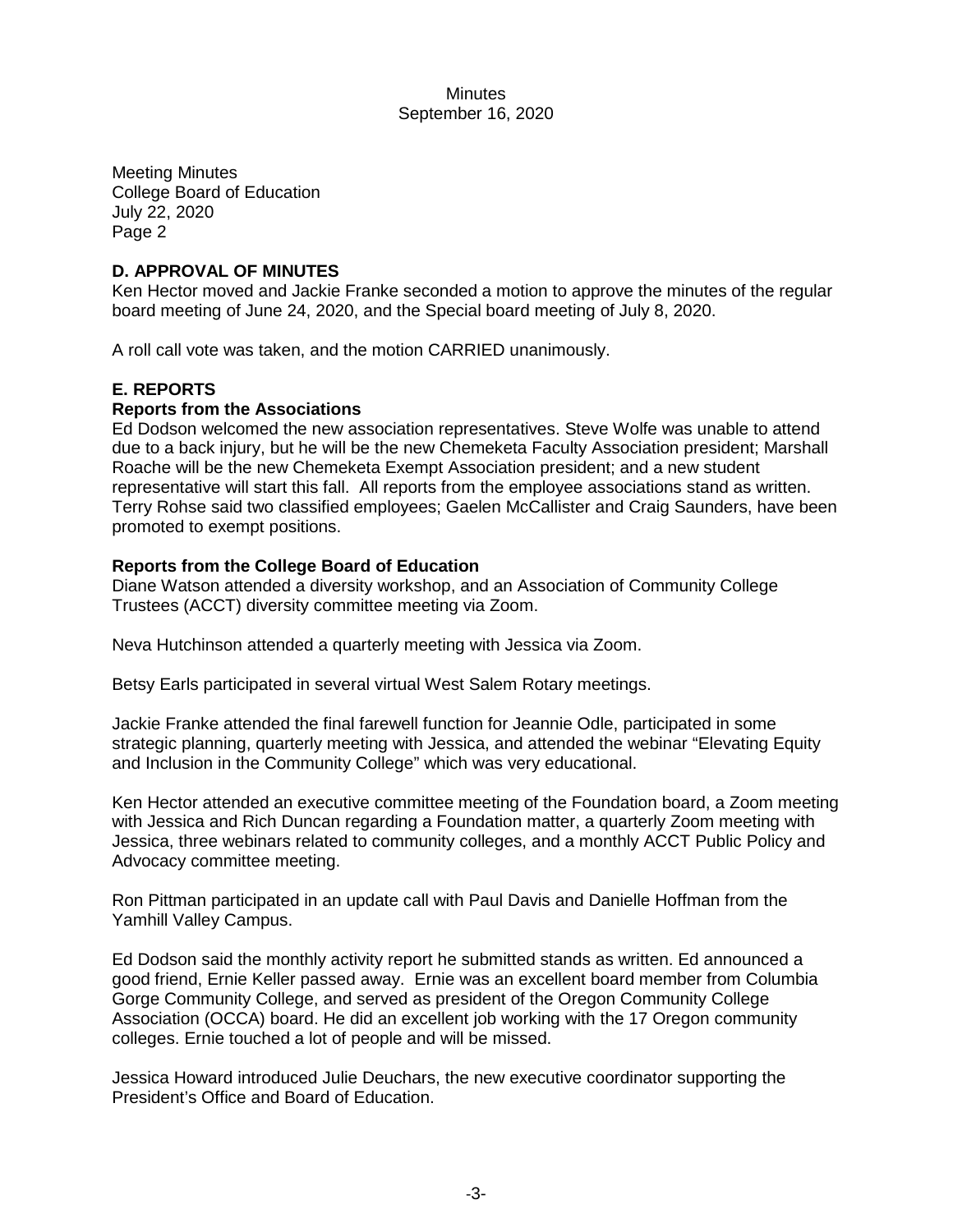Meeting Minutes College Board of Education July 22, 2020 Page 3

### **F. INFORMATION**

**College Policy #3090, Employee Retirement Tuition Waiver Benefit; #3110, Exempt Employees: Definition; and #3310, Classified Personnel Employees: Definition.** Rebecca Hillyer reviewed the minor changes. Board action will be requested in September.

### **Equity Scorecard**

Vivi Caleffi Pritchard said the report stands as written, and she highlighted some key points. This year's scorecard looks different. The format has been revised to be more visual and the data further disaggregated, including all reportable categories of self-identified race and ethnicity to align with best practices. In the scorecard, there are three vital categories of data that are routinely reported on; those categories are related to student access, retention, and completion. The first measure of student access compares the demographic makeup of the district with degree-seeking students. There is a large percentage of Chemeketa students who choose to not self-identify which makes it difficult to compare with the district. Chemeketa's percentage of Hispanic students has steadily increased over five years. On the other hand, the other minoritized populations remained the same and that is not a true representation of the district's population.

Alice Sprague spoke on another measure of access—workforce demographics. Alice said Chemeketa's faculty and staff are choosing to not self-identify as well. Some progress has been made over the years, but it has been slow. Faculty and staff self-identifying as Hispanic and Latino has remained steady and that's the same for the other minoritized populations. Alice also discussed the workforce statistics chart and the breakdown by each category, which is a different view from the previous one. Alice pointed out the most diverse group is the part-time hourly. Due to COVID-19, the part-time hourly has been highly impacted.

Vivi discussed the student retention rates chart. There is a significant gap in our ability to retain those that self-identify as black, Hawaiian, mixed and students who identify with more than one category.

The last chart refers to the achievement of a credential or transfer to a four-year institution. This cohort covers six years and examines how many students have completed a degree, credential, or transferred to a university. The numbers that self-identify as black and Hawaiian are not recordable because they are fewer than five. Also, while Hispanic students are doing well in graduating with a credential and comparable to white students, there is a significant gap in terms of transfer. Also, there is a larger gap for students identified as mixed. However. Asian students far outpace any race/ethnic group.

Neva Hutchinson asked Vivi about next steps. Vivi said the objective of looking at this data is to identify gaps, which really helps the college in targeting and identifying the best ways to promote parity. A lot of this work is being done already; however, it takes time to see the impact on students. Institutionalizing some of the best practices in highly successful grants are among the next steps.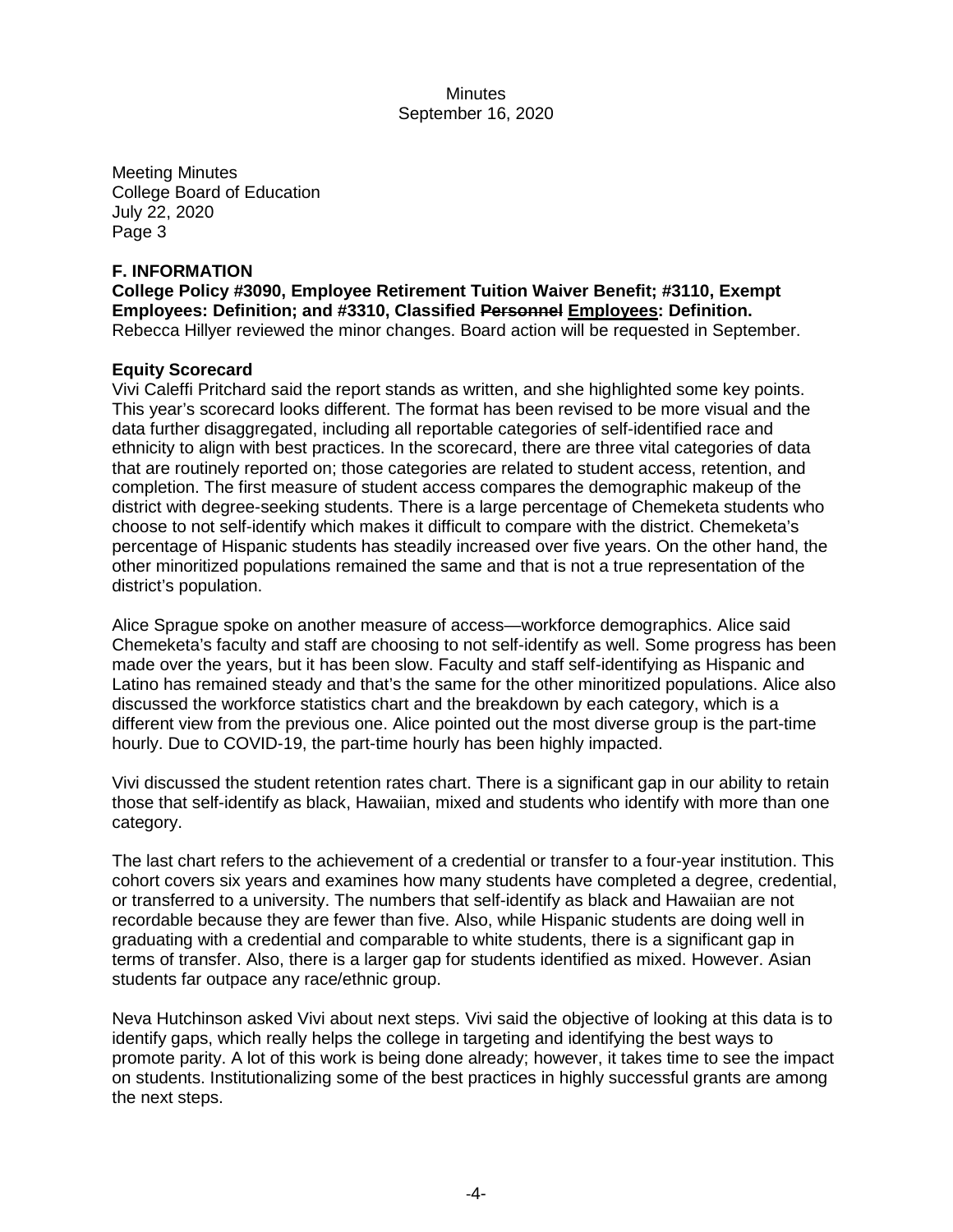Meeting Minutes College Board of Education July 22, 2020 Page 4

Neva said it would be nice to get a snapshot picture more often than once a year. It would be beneficial for the board to know what direction the college is heading due to this being a rapidly driving process.

# **G. STANDARD REPORTS**

### **Personnel Reports**

David Hallett said the report stands as written. David acknowledged and thanked all of the Human Resources staff members' extraordinary work during this time, which benefits every single employee.

# **Budget Status Report**

Miriam Scharer reported due to the fiscal year ending on June 30, there isn't a budget status report. However, a preliminary budget status report will be shared in September, and the full report shared in December. In the Status of Investments, the interest rate will be dropping to one percent for July. Ken Hector asked what was done with the Bank of Nova Scotia note. Miriam said the funds were credited back to the college's bank account.

### **Purchasing Report**

Miriam Scharer reported in July the college will release a request for proposal for vineyard management services at the Northwest Wine Studies Center. A recommendation for a contract award will be presented at the September board meeting.

# **Capital Projects Report**

Rory Alvarez said the report stands as written. Ron Pitman asked for an update on the Ag building. Rory reported it is still on schedule. Jessica said a video is being created of the flying in of the mass timber panels, and she will share it with the board.

# **College Advancement Report April 2020–June 2020**

David Hallett presented the Grant Activities and Foundation Quarterly reports and said Gaelen McCallister and Marie Hulett will report in the future. The grants department had another busy quarter and partnered with several faculty and staff to work on grant submissions. The grants ranged from small private foundations for direct student aid to large federal grants for staffing of students support positions. The CAMP program, which provides first-year student support to students from migrant and farmworker families, won a competitive award to continue the program for the 20<sup>th</sup> year. This award was only possible because of the performance points that the current director, Liliana Landa-Villalba, and her staff accumulated because of the excellent student outcomes. Last year, 98 percent of the cohort completed the first year and enrolled for the second year at Chemeketa. Successful programs like CAMP make grant acquisitions much easier.

David Hallett pointed out the Foundation was awarded a \$10,000 grant from Wells Fargo and a special COVID-19 response grant of \$19,000 from the Oregon Community Foundation. These two grants will be directed to the student relief fund, which is seeing an increase in activity during these times. Also, through the generosity and good will of former President Gretchen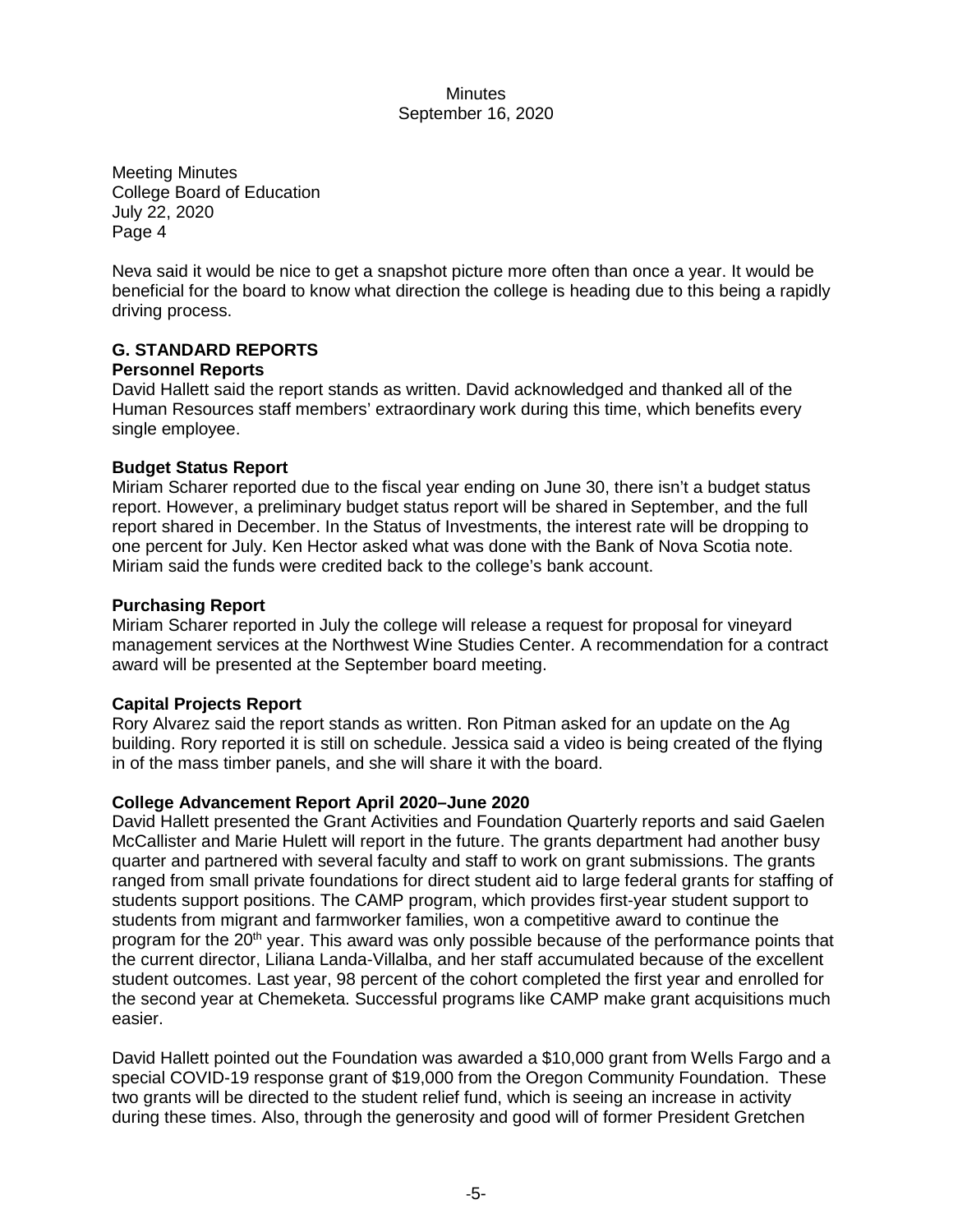Meeting Minutes College Board of Education July 22, 2020 Page 5

Schuette, the George Floyd Memorial Scholarship was recently established. This scholarship will support students who demonstrate through personal experience and/or public commitment, a dedication to the interests of the black, indigenous, and people of color community.

Ken Hector stated that grants are such an integral part of the college and provide funding for a multitude of programs. He gave kudos to those who work on the grants, pointing out the amount of grants awarded over a three-month period, and recognized the myriad and time-consuming work that goes into putting together a grant application.

### **Spring Term Enrollment Report**

David Hallett introduced Fauzi Naas, director of Institutional Research. Fauzi said the report stands as written and highlighted a few items. As shown on the first page of the report, Chemeketa is down 24 percent in total FTE due to COVID-19 and changing from face-to-face to remote learning. On the second page of the report, the year-to-date FTE encompassing summer, fall, winter and spring, was down only 12 percent overall.

### **Recognition Report**

Jessica Howard acknowledged all the employees and events/activities in the written report.

# **H. SEPARATE ACTION**

### **Approval of the Chemeketa Community College COVID-19 Health and Safety Operational Plan**

Jessica Howard said the Chemeketa Community College COVID-19 Health and Safety Operational Plan is a requirement of the governor's Executive Order 20-28 and needs to be submitted to county health authorities, the Higher Education Coordinating Commission (HECC), and reviewed and approved by the College Board of Education. Following the September 1 deadline for these actions, Chemeketa is required to have this plan on the agenda for all board meetings in order to keep apprised of any changes to the plan.

Miriam Scharer reported the document was created and edited by a large cross section of the college. The first draft was initially created by John McIlvain, emergency and risk management manager, Regalada Lombardi, environmental, health and safety coordinator, and Gaelen McCallister, grants coordinator.The document was then reviewed by a contributor team and edited by a larger team that included faculty, classified and exempt employees, and a student whose names and roles are included in the report. The report was then reviewed by the Phased Reopening Chemeketa Task Team (PRCTT). Miriam thanked all of the contributors for the excellent work and very quick turnaround in reviewing and editing this document. A special thanks to John McIlvain for leading this work and leading the PRCTT. As required by the executive order, the plan was submitted to Marion, Polk and Yamhill health authorities. Once reviewed and approved by the board tonight, it will be submitted to HECC by September 1.

John McIlvain discussed the document structure and next steps. This is a living document that will be revised regularly as guidance and the pandemic situation changes; updates will be brought to board meetings for the foreseeable future. Once the board has approved the plan, it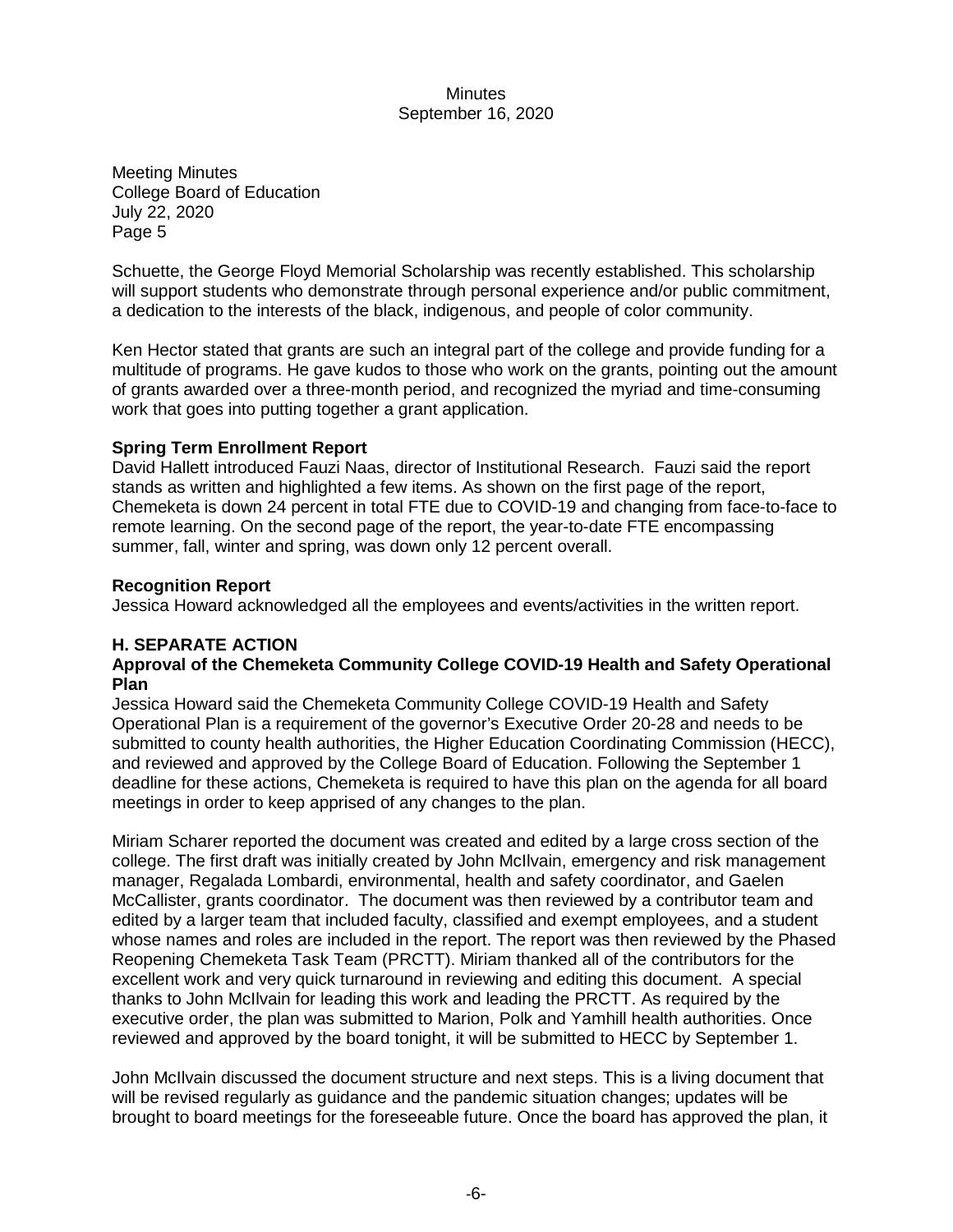Meeting Minutes College Board of Education July 22, 2020 Page 6

will be posted on the public website, shared with all employees, and will be a standard report on future board agendas.

Neva Hutchinson asked if this plan will require monthly board approval for the changes or if the changes will fit within the created document. John stated hopefully it will fit within the document; however, one of the challenges is the changing mandates and guidance that occur often but will flex as the situation changes. Neva thanked John for an amazing job.

Ron Pittman said he was impressed with the document, the breadth of items, and it was very comprehensive. The fact that as a non-technical person, it made sense. Ed Dodson agreed and said it was great work.

Jackie Franke moved and Ken Hector seconded a motion to approve the Chemeketa Community College COVID-19 Health and Safety Operational Plan.

A roll call vote was taken, and the motion CARRIED unanimously.

#### **Approval of College Policy #1751, Sexual Harassment, Discrimination, and Misconduct**

Rebecca Hillyer said there were extensive edits to this policy for two reasons. Last year the state of Oregon changed many of its rules and laws and wanted new policies in effect before the start of the school year in September. Also, the federal government changed its rules in May and substantially changed all the Title IX rules with regards to higher education and sexual harassment rules. The U.S. Department of Education wanted this policy passed and in effect by August 14. Rebecca recognized John Mathis and all of the work he did on this.

Ken Hector asked if this policy was being approved as presented or given the extensive changes to the document, approved as amended. Rebecca said it follows the standard approval policy.

Ken Hector moved and Neva Hutchinson seconded a motion to approve College Policy #1751, Sexual Harassment, Discrimination, and Misconduct.

A roll call vote was taken, and the motion CARRIED unanimously.

### **I. ACTION**

Ron Pittman moved and Diane Watson seconded a motion to approve consent calendar items  $No. 1–6$ 

- 1. Approval of College Policies #3040, Salary; #3060, Access to Personnel Records; #3070, Inquiries for Employee Verification (Including Student Employees); and #3080, Employee Development [20-21-102]
- 2. Approval of College Policy #4040, Contracts for Courses and Services [20-21-103]
- 3. Approval of Adult High School Diploma Update for Year 2020–2021 [20-21-104]
- 4. Approval of Suspension of Traditional Health Worker Certificate of Completion [20-21-105]
- 5. Approval of Grants Awarded April 2020–June 2020 [20-21-106]
- 6. Acceptance of Program Donations April 1, 2020 through June 30, 2020 [20-21-107